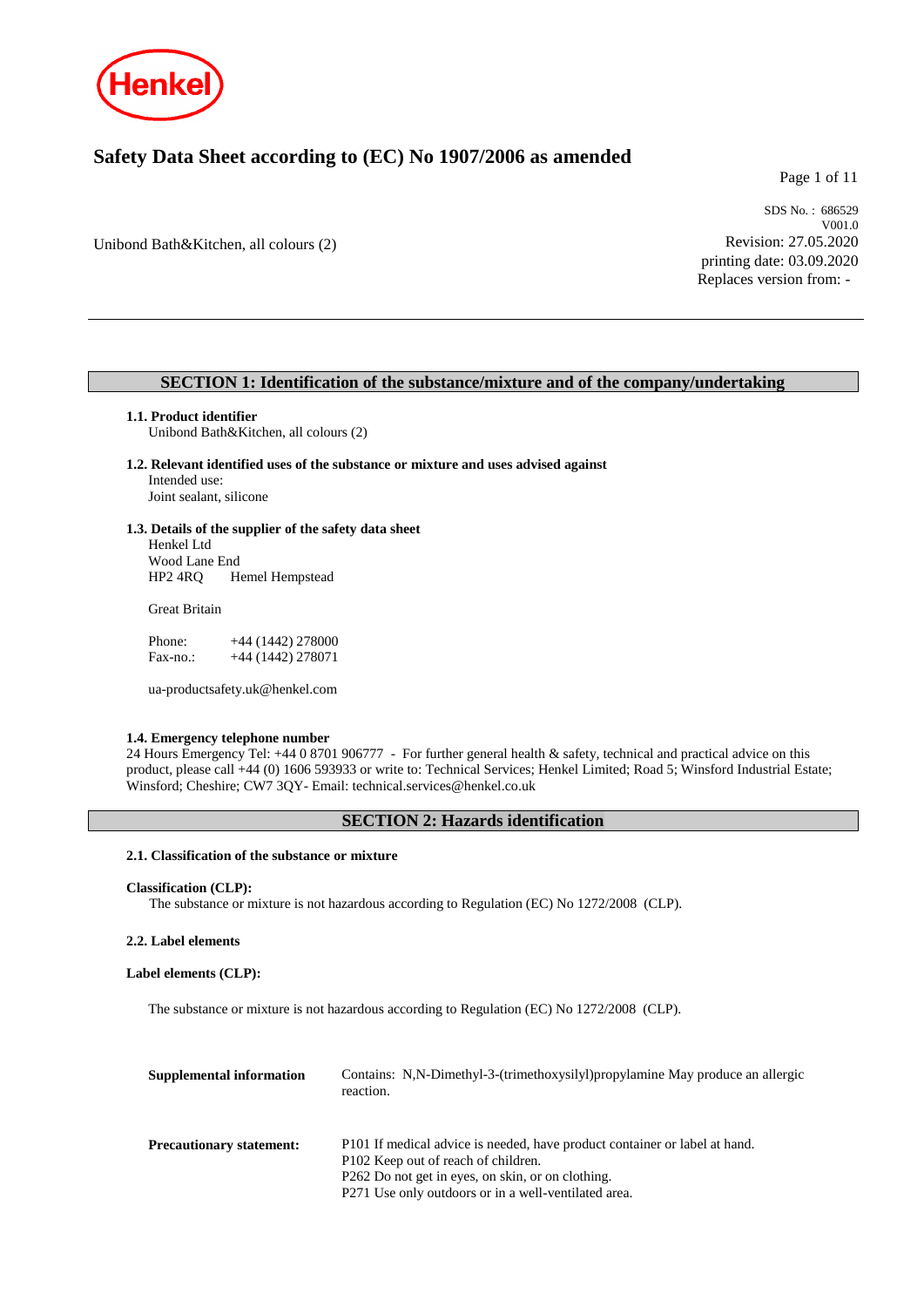### **2.3. Other hazards**

Evolves methanol during cure.

Not fulfilling Persistent, Bioaccumulative and Toxic (PBT), very Persistent and very Bioaccumulative (vPvB) criteria.

## **SECTION 3: Composition/information on ingredients**

#### **3.2. Mixtures**

**General chemical description:** Joint sealants **Base substances of preparation:** Polydimethyl siloxane

#### **Declaration of the ingredients according to CLP (EC) No 1272/2008:**

| <b>Hazardous</b> components                  | <b>EC Number</b>     | content       | <b>Classification</b> |
|----------------------------------------------|----------------------|---------------|-----------------------|
| CAS-No.                                      | <b>REACH-Reg No.</b> |               |                       |
| Distillates (Petroleum) hydrotreated middle; | 265-148-2            | $1 - 10\%$    | Asp. Tox. 1           |
| Gasoil - unspecified (not cmr)               | 01-2119552497-29     |               | H <sub>304</sub>      |
| 64742-46-7                                   |                      |               |                       |
| N,N-Dimethyl-3-                              | 219-786-3            | $0.1 - < 1\%$ | Eye Dam. 1            |
| (trimethoxysilyl)propylamine                 | 01-2120753783-46     |               | H318                  |
| 2530-86-1                                    |                      |               | Skin Sens. 1B         |
|                                              |                      |               | H317                  |

**For full text of the H - statements and other abbreviations see section 16 "Other information". Substances without classification may have community workplace exposure limits available.**

## **SECTION 4: First aid measures**

#### **4.1. Description of first aid measures**

General information: In case of adverse health effects seek medical advice.

Inhalation: Move to fresh air, consult doctor if complaint persists.

Skin contact: Rinse with running water and soap. Apply replenishing cream. Change all contaminated clothing.

Eye contact: Rinse immediately with plenty of running water, seek medical advice if necessary.

Ingestion: Rinse mouth and throat. Drink 1-2 glasses of water. Seek medical advice.

## **4.2. Most important symptoms and effects, both acute and delayed**

No data available.

**4.3. Indication of any immediate medical attention and special treatment needed** See section: Description of first aid measures

## **SECTION 5: Firefighting measures**

#### **5.1. Extinguishing media Suitable extinguishing media:** carbon dioxide, foam, powder, water spray jet, fine water spray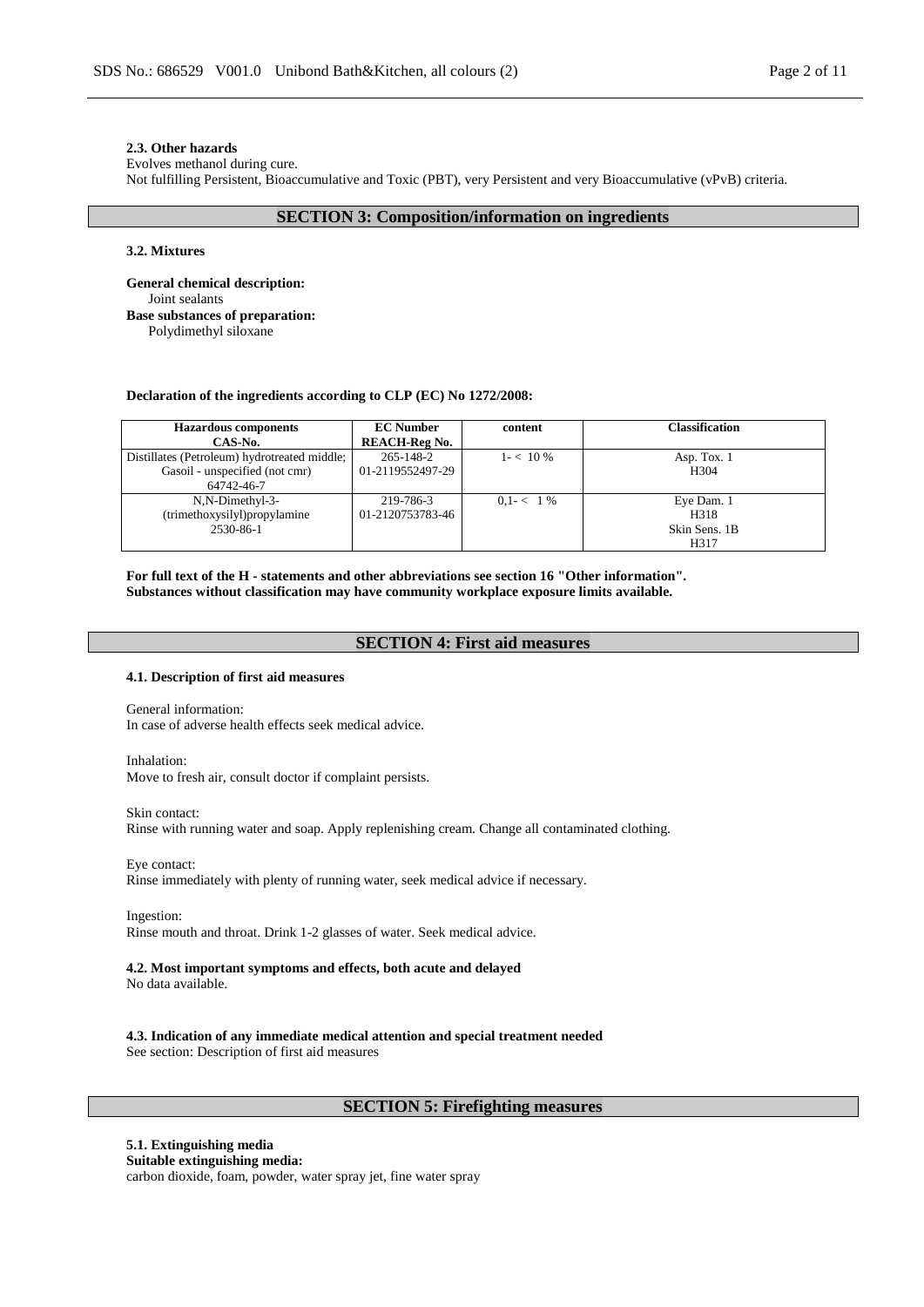**Extinguishing media which must not be used for safety reasons:** High pressure waterjet

## **5.2. Special hazards arising from the substance or mixture**

In the event of a fire, carbon monoxide (CO) and carbon dioxide (CO2) can be released.

#### **5.3. Advice for firefighters**

Wear self-contained breathing apparatus. Wear protective equipment.

## **SECTION 6: Accidental release measures**

## **6.1. Personal precautions, protective equipment and emergency procedures**

Wear protective equipment. Danger of slipping on spilled product. Ensure adequate ventilation. Avoid contact with skin and eyes.

#### **6.2. Environmental precautions**

Do not empty into drains / surface water / ground water.

#### **6.3. Methods and material for containment and cleaning up**

Remove mechanically.

Dispose of contaminated material as waste according to Section 13.

#### **6.4. Reference to other sections**

See advice in section 8

## **SECTION 7: Handling and storage**

#### **7.1. Precautions for safe handling**

Ensure that workrooms are adequately ventilated. Avoid skin and eye contact.

#### Hygiene measures:

Wash hands before work breaks and after finishing work. Do not eat, drink or smoke while working.

### **7.2. Conditions for safe storage, including any incompatibilities**

Store in sealed original container. Store in a cool, dry place. Temperatures between  $0^{\circ}$ C and  $+ 30^{\circ}$ C Do not store together with food or other consumables (coffee, tea, tobacco, etc.).

**7.3. Specific end use(s)** Joint sealant, silicone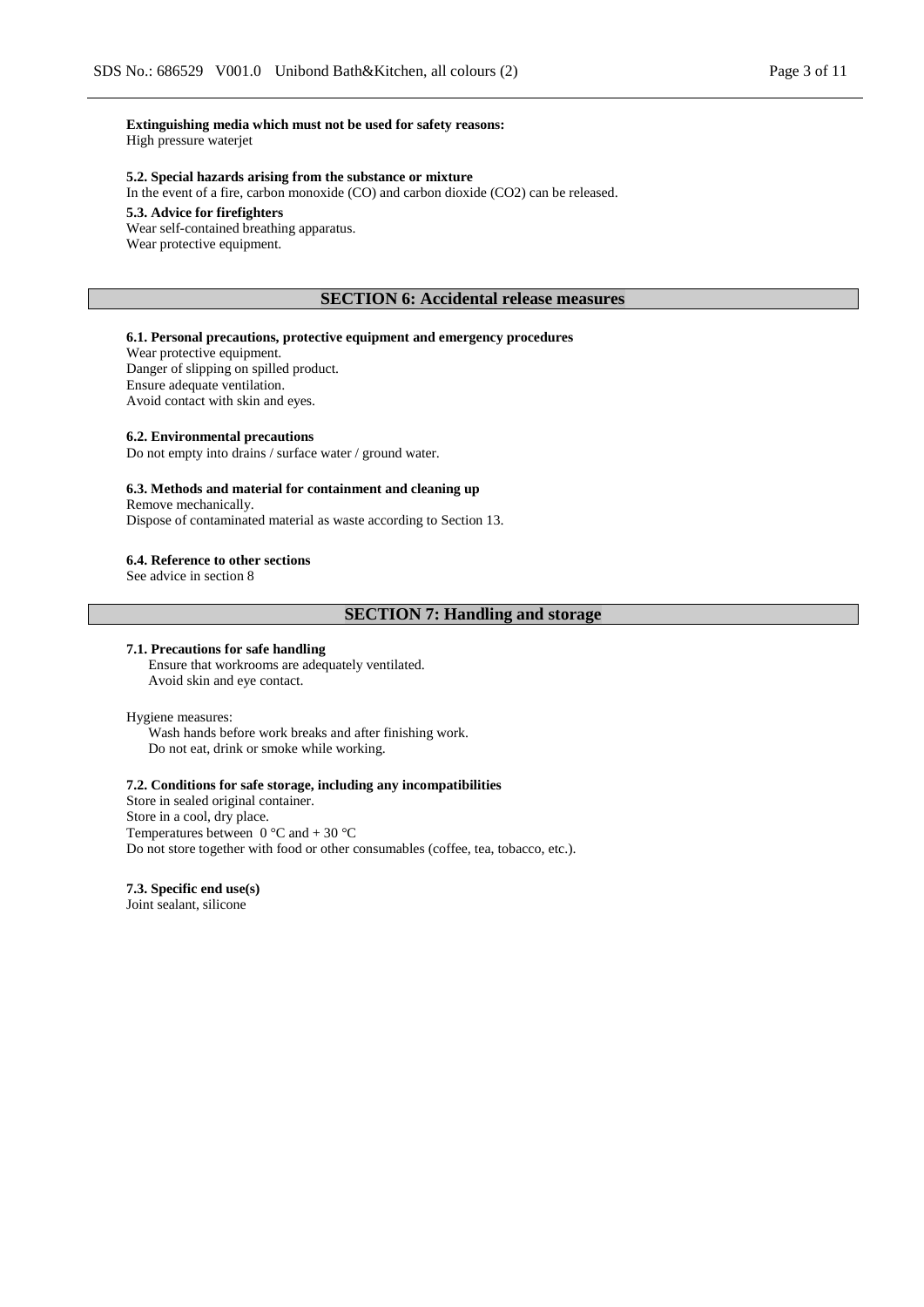## **SECTION 8: Exposure controls/personal protection**

## **8.1. Control parameters**

## **Occupational Exposure Limits**

## Valid for

Great Britain

| <b>Ingredient [Regulated substance]</b>                                        | ppm | mg/m <sup>3</sup> | Value type                           | Short term exposure limit<br>category / Remarks | <b>Regulatory list</b> |
|--------------------------------------------------------------------------------|-----|-------------------|--------------------------------------|-------------------------------------------------|------------------------|
| Silicon dioxide<br>112945-52-5<br>[SILICA, AMORPHOUS, INHALABLE<br><b>DUST</b> |     | 6                 | Time Weighted Average<br>(TWA):      |                                                 | EH40 WEL               |
| Silicon dioxide<br>112945-52-5<br>[SILICA, AMORPHOUS, RESPIRABLE<br>DUST]      |     | 2,4               | Time Weighted Average<br>(TWA):      |                                                 | EH40 WEL               |
| Methanol<br>$67-56-1$<br>[METHANOL]                                            | 250 | 333               | Short Term Exposure<br>Limit (STEL): |                                                 | EH40 WEL               |
| Methanol<br>$67-56-1$<br>[METHANOL]                                            |     |                   | Skin designation:                    | Can be absorbed through the<br>skin.            | EH40 WEL               |
| Methanol<br>$67-56-1$<br>[METHANOL]                                            | 200 | 266               | Time Weighted Average<br>(TWA):      |                                                 | EH40 WEL               |
| Methanol<br>$67-56-1$<br>[METHANOL]                                            | 200 | 260               | Time Weighted Average<br>(TWA):      | Indicative                                      | <b>ECTLV</b>           |

## **Occupational Exposure Limits**

## Valid for

Ireland

| <b>Ingredient [Regulated substance]</b>                                                                                                                 | ppm | mg/m <sup>3</sup> | Value type                      | Short term exposure limit<br>category / Remarks | <b>Regulatory list</b> |
|---------------------------------------------------------------------------------------------------------------------------------------------------------|-----|-------------------|---------------------------------|-------------------------------------------------|------------------------|
| Silicon dioxide<br>112945-52-5<br>[SILICA, AMORPHOUS, TOTAL<br><b>INHALABLE DUST]</b>                                                                   |     | 6                 | Time Weighted Average<br>(TWA): |                                                 | IR OEL                 |
| Silicon dioxide<br>112945-52-5<br>[SILICA, AMORPHOUS, RESPIRABLE<br><b>DUST</b>                                                                         |     | 2,4               | Time Weighted Average<br>(TWA): |                                                 | IR_OEL                 |
| Distillates (petroleum), hydrotreated middle<br>64742-46-7<br><b>IMINERAL OIL, PURE, HIGHLY &amp;</b><br>SEVERELY REFINED, INHALABLE<br><b>FRACTION</b> |     |                   | Time Weighted Average<br>(TWA): |                                                 | IR_OEL                 |
| Methanol<br>$67 - 56 - 1$<br>[METHANOL]                                                                                                                 | 200 | 260               | Time Weighted Average<br>(TWA): | <b>Indicative OELV</b>                          | IR_OEL                 |
| Methanol<br>$67-56-1$<br>[METHANOL]                                                                                                                     |     |                   | Skin designation:               | Can be absorbed through the<br>skin.            | IR_OEL                 |
| Methanol<br>$67-56-1$<br>[METHANOL]                                                                                                                     | 200 | 260               | Time Weighted Average<br>(TWA): | Indicative                                      | <b>ECTLV</b>           |

### **Biological Exposure Indices:** None

**8.2. Exposure controls:**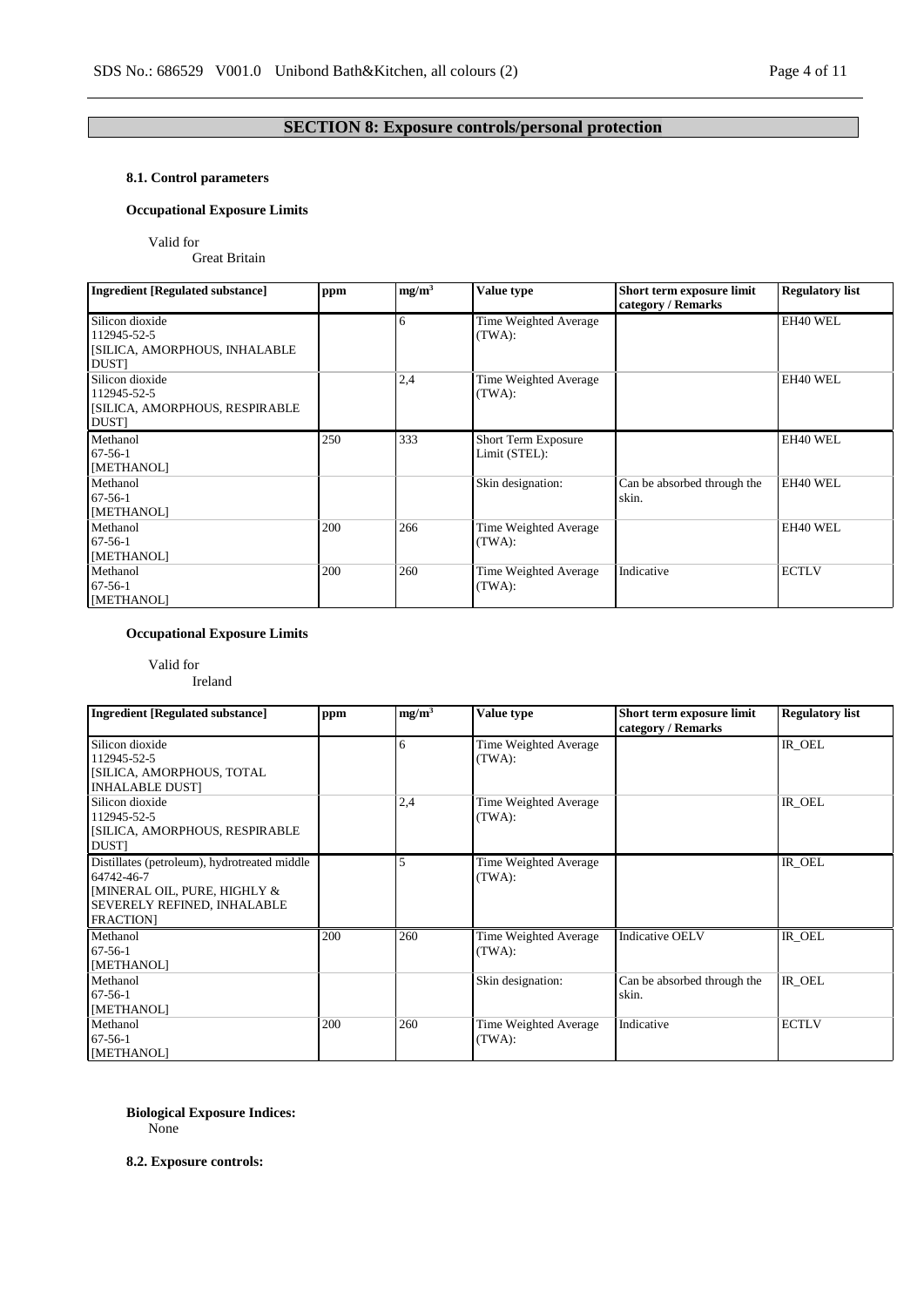#### Respiratory protection:

The product should only be used at workplaces with intensive ventilation/extraction. If intensive ventilation/extraction is not possible then self-contained independent respiratory protection should be worn.

#### Hand protection:

Recommended are gloves made from Nitril rubber ( Material thickness >0,1 mm, Perforation time < 30s).Gloves should be replaced after each short time contact or contamination. Available at laboratory specialized trade or at pharmacies / chemist's shops.

### Eye protection:

Goggles which can be tightly sealed.

## **SECTION 9: Physical and chemical properties**

#### **9.1. Information on basic physical and chemical properties**

| Appearance                             | paste                              |
|----------------------------------------|------------------------------------|
|                                        | pasty                              |
|                                        | varied, according to               |
|                                        | coloration                         |
| Odor                                   | neutral                            |
| Odour threshold                        | No data available / Not applicable |
| pH                                     | No data available / Not applicable |
| Melting point                          | No data available / Not applicable |
| Solidification temperature             | No data available / Not applicable |
| Initial boiling point                  | No data available / Not applicable |
| Flash point                            | Not applicable                     |
| Evaporation rate                       | No data available / Not applicable |
| Flammability                           | No data available / Not applicable |
| <b>Explosive limits</b>                | No data available / Not applicable |
| Vapour pressure                        | No data available / Not applicable |
| Relative vapour density:               | No data available / Not applicable |
| Density                                | $1,02 \text{ g/cm}3$               |
| (20 °C (68 °F))                        |                                    |
| Bulk density                           | No data available / Not applicable |
| Solubility                             | No data available / Not applicable |
| Solubility (qualitative)               | Insoluble                          |
| (23 °C (73.4 °F); Solvent: Water)      |                                    |
| Partition coefficient: n-octanol/water | No data available / Not applicable |
| Auto-ignition temperature              | No data available / Not applicable |
| Decomposition temperature              | No data available / Not applicable |
| Viscosity                              | No data available / Not applicable |
| Viscosity (kinematic)                  | No data available / Not applicable |
| <b>Explosive properties</b>            | No data available / Not applicable |
| Oxidising properties                   | No data available / Not applicable |
|                                        |                                    |

### **9.2. Other information**

No data available / Not applicable

## **SECTION 10: Stability and reactivity**

### **10.1. Reactivity**

None if used for intended purpose.

#### **10.2. Chemical stability**

Stable under recommended storage conditions.

#### **10.3. Possibility of hazardous reactions** See section reactivity

**10.4. Conditions to avoid** None if used for intended purpose.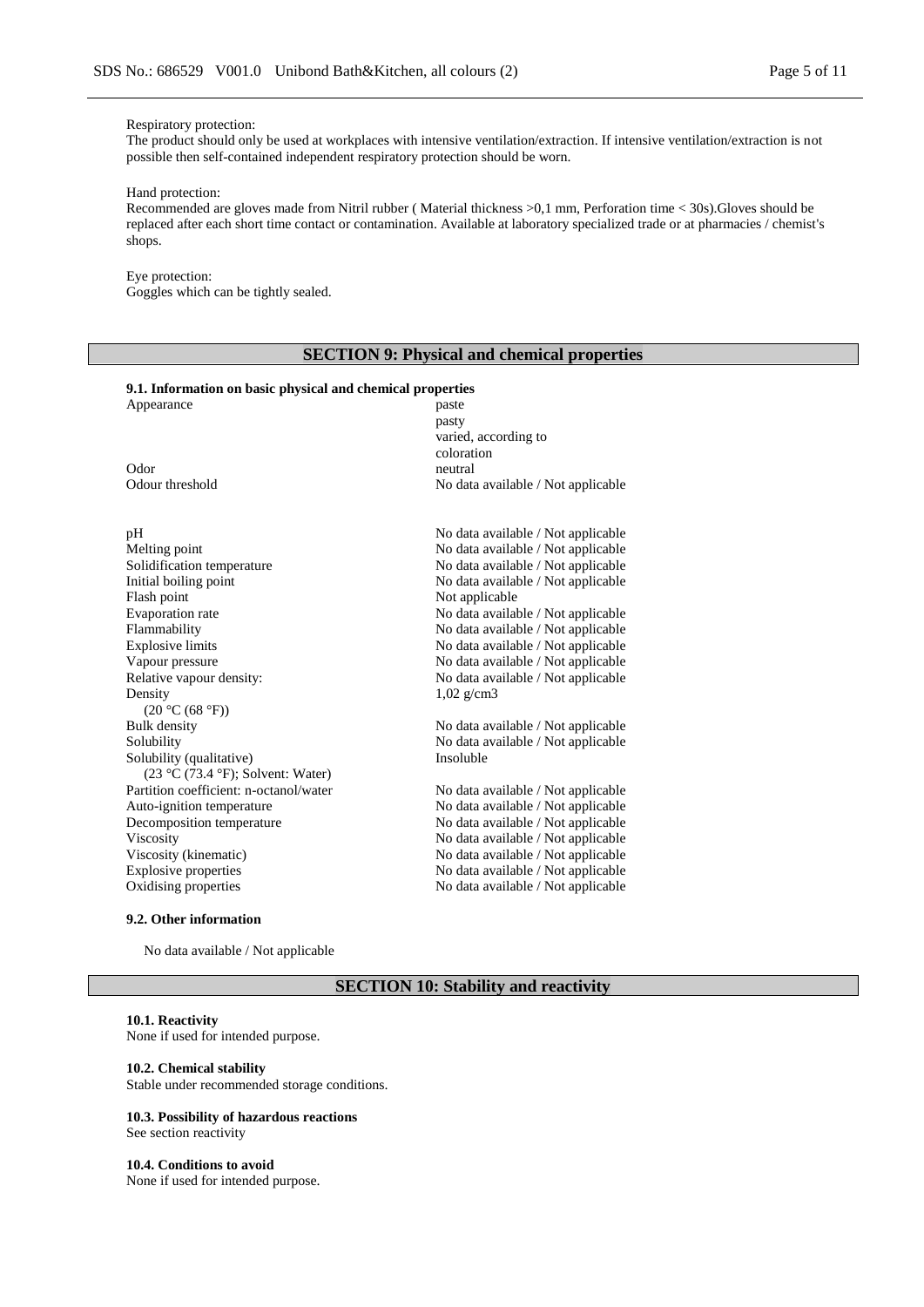## **10.5. Incompatible materials**

None if used properly.

### **10.6. Hazardous decomposition products**

Evolves methanol during cure.

## **SECTION 11: Toxicological information**

## **General toxicological information:**

An allergic reaction cannot be excluded after repeated skin contact.

## **11.1. Information on toxicological effects**

### **Acute oral toxicity:**

The mixture is classified based on calculation method referring to the classified substances present in the mixture.

| Hazardous substances      | <b>Value</b> | <b>Value</b>    | <b>Species</b> | <b>Method</b>                            |
|---------------------------|--------------|-----------------|----------------|------------------------------------------|
| CAS-No.                   | type         |                 |                |                                          |
| Distillates (Petroleum)   | LD50         | $> 5.000$ mg/kg | rat            | OECD Guideline 401 (Acute Oral Toxicity) |
| hydrotreated middle;      |              |                 |                |                                          |
| Gasoil - unspecified (not |              |                 |                |                                          |
| cmr)                      |              |                 |                |                                          |
| 64742-46-7                |              |                 |                |                                          |
| N,N-Dimethyl-3-           | LD50         | $>$ 2.000 mg/kg | rat            | OECD Guideline 423 (Acute Oral toxicity) |
| (trimethoxysilyl)propylam |              |                 |                |                                          |
| ine                       |              |                 |                |                                          |
| 2530-86-1                 |              |                 |                |                                          |
| N,N-Dimethyl-3-           | Acute        | $2.500$ mg/kg   |                | Expert judgement                         |
| (trimethoxysilyl)propylam | toxicity     |                 |                |                                          |
| ine                       | estimate     |                 |                |                                          |
| 2530-86-1                 | (ATE)        |                 |                |                                          |
|                           |              |                 |                |                                          |

### **Acute dermal toxicity:**

The mixture is classified based on calculation method referring to the classified substances present in the mixture.

| <b>Hazardous substances</b><br>CAS-No.                                                             | Value<br>type | Value           | <b>Species</b> | <b>Method</b>                                     |
|----------------------------------------------------------------------------------------------------|---------------|-----------------|----------------|---------------------------------------------------|
| Distillates (Petroleum)<br>hydrotreated middle;<br>Gasoil - unspecified (not<br>cmr)<br>64742-46-7 | LD50          | $>$ 2.000 mg/kg | rabbit         | <b>OECD</b> Guideline 402 (Acute Dermal Toxicity) |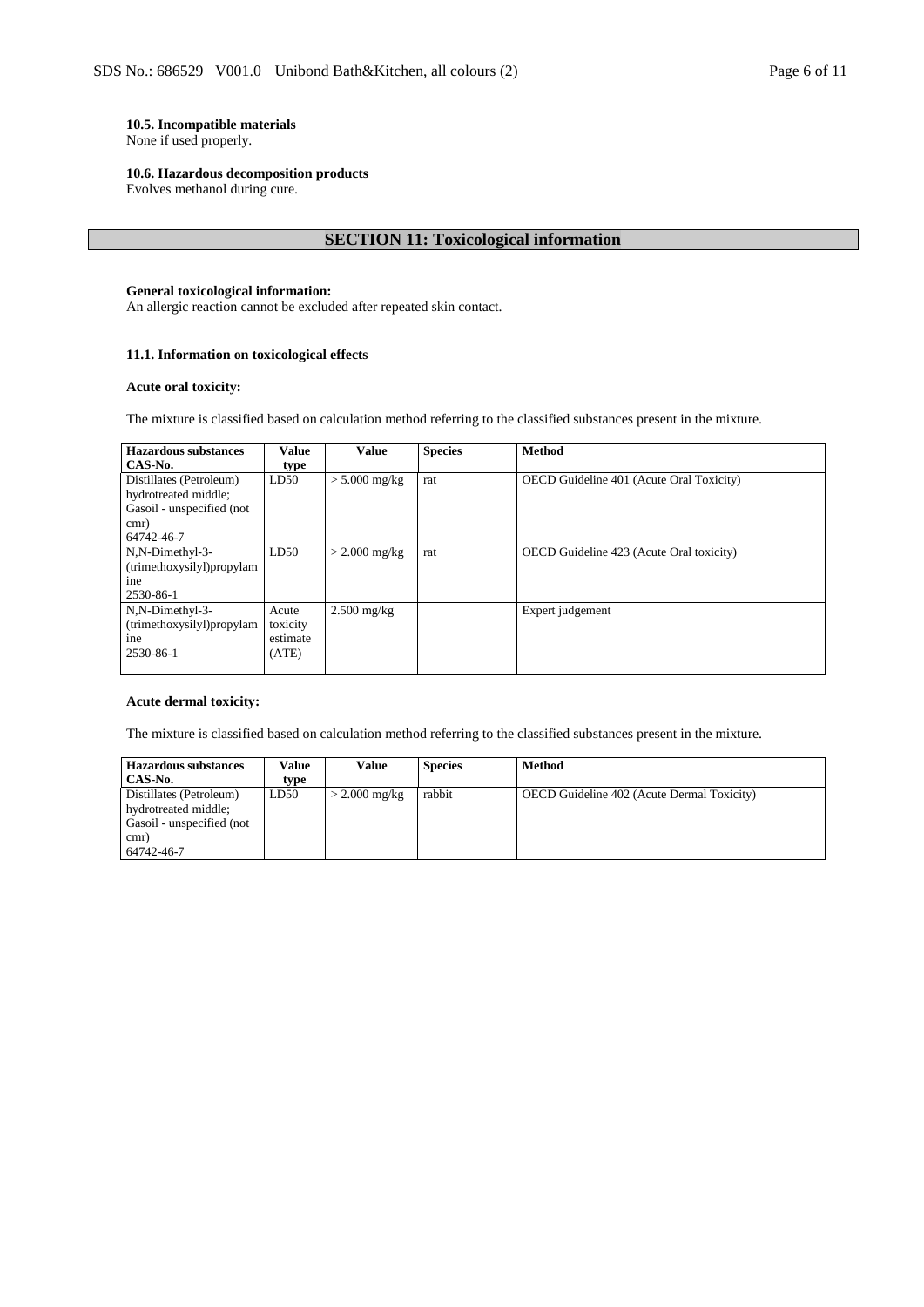### **Acute inhalative toxicity:**

The mixture is classified based on calculation method referring to the classified substances present in the mixture.

| <b>Hazardous substances</b> | Value | Value          | <b>Test atmosphere</b> | <b>Exposure</b> | <b>Species</b> | <b>Method</b> |
|-----------------------------|-------|----------------|------------------------|-----------------|----------------|---------------|
| CAS-No.                     | type  |                |                        | time            |                |               |
| Distillates (Petroleum)     | LC50  | $> 5,266$ mg/l | dust/mist              | 4 h             | rat            | not specified |
| hydrotreated middle;        |       |                |                        |                 |                |               |
| Gasoil - unspecified (not   |       |                |                        |                 |                |               |
| cmr)                        |       |                |                        |                 |                |               |
| 64742-46-7                  |       |                |                        |                 |                |               |

### **Skin corrosion/irritation:**

The mixture is classified based on calculation method referring to the classified substances present in the mixture.

| Hazardous substances      | Result         | <b>Exposure</b>  | <b>Species</b>  | <b>Method</b>                                    |
|---------------------------|----------------|------------------|-----------------|--------------------------------------------------|
| CAS-No.                   |                | time             |                 |                                                  |
| N,N-Dimethyl-3-           | not corrosive  | 4 h              | Human,          | OECD Guideline 431 (In Vitro Skin Corrosion:     |
| (trimethoxysilyl)propylam |                |                  | EpiSkinTM       | Reconstructed Human Epidermis (RHE) Test Method) |
| ine                       |                |                  | (SM).           |                                                  |
| 2530-86-1                 |                |                  | Reconstructed   |                                                  |
|                           |                |                  | Human           |                                                  |
|                           |                |                  | Epidermis (RHE) |                                                  |
| N,N-Dimethyl-3-           | not irritating | $15 \text{ min}$ | Human,          | OECD Guideline 439 (In Vitro Skin Irritation:    |
| (trimethoxysilyl)propylam |                |                  | EpiSkinTM       | Reconstructed Human Epidermis (RHE) Test Method) |
| ine                       |                |                  | $(SM)$ ,        |                                                  |
| 2530-86-1                 |                |                  | Reconstructed   |                                                  |
|                           |                |                  | Human           |                                                  |
|                           |                |                  | Epidermis (RHE) |                                                  |

## **Serious eye damage/irritation:**

The mixture is classified based on calculation method referring to the classified substances present in the mixture.

| <b>Hazardous substances</b><br>CAS-No.                                       | <b>Result</b>  | <b>Exposure</b><br>time | <b>Species</b>                 | <b>Method</b>                                         |
|------------------------------------------------------------------------------|----------------|-------------------------|--------------------------------|-------------------------------------------------------|
| N,N-Dimethyl-3-<br>(trimethoxysilyl)propylam<br><sub>1</sub> ne<br>2530-86-1 | not irritating |                         | Chicken, eye, in<br>vitro test | OECD Guideline 438 (Isolated Chicken Eye Test Method) |

#### **Respiratory or skin sensitization:**

The mixture is classified based on threshold limits referring to the classified substances present in the mixture.

| Hazardous substances<br>CAS-No.                                              | <b>Result</b> | <b>Test type</b>                      | <b>Species</b> | Method                                                             |
|------------------------------------------------------------------------------|---------------|---------------------------------------|----------------|--------------------------------------------------------------------|
| N,N-Dimethyl-3-<br>(trimethoxysilyl)propylam<br><sub>1</sub> ne<br>2530-86-1 | sensitising   | Mouse local lymphnode<br>assay (LLNA) | mouse          | OECD Guideline 429 (Skin Sensitisation:<br>Local Lymph Node Assay) |

#### **Germ cell mutagenicity:**

The mixture is classified based on threshold limits referring to the classified substances present in the mixture.

| <b>Hazardous substances</b><br>CAS-No.                                       | <b>Result</b> | Type of study /<br>Route of<br>administration           | <b>Metabolic</b><br>activation/<br><b>Exposure time</b> | <b>Species</b> | <b>Method</b>                                                       |
|------------------------------------------------------------------------------|---------------|---------------------------------------------------------|---------------------------------------------------------|----------------|---------------------------------------------------------------------|
| N,N-Dimethyl-3-<br>(trimethoxysilyl)propylam<br><sub>1</sub> ne<br>2530-86-1 | negative      | bacterial reverse<br>mutation assay (e.g.<br>Ames test) | with and without                                        |                | <b>OECD</b> Guideline 471<br>(Bacterial Reverse Mutation)<br>Assay) |

## **Carcinogenicity**

No data available.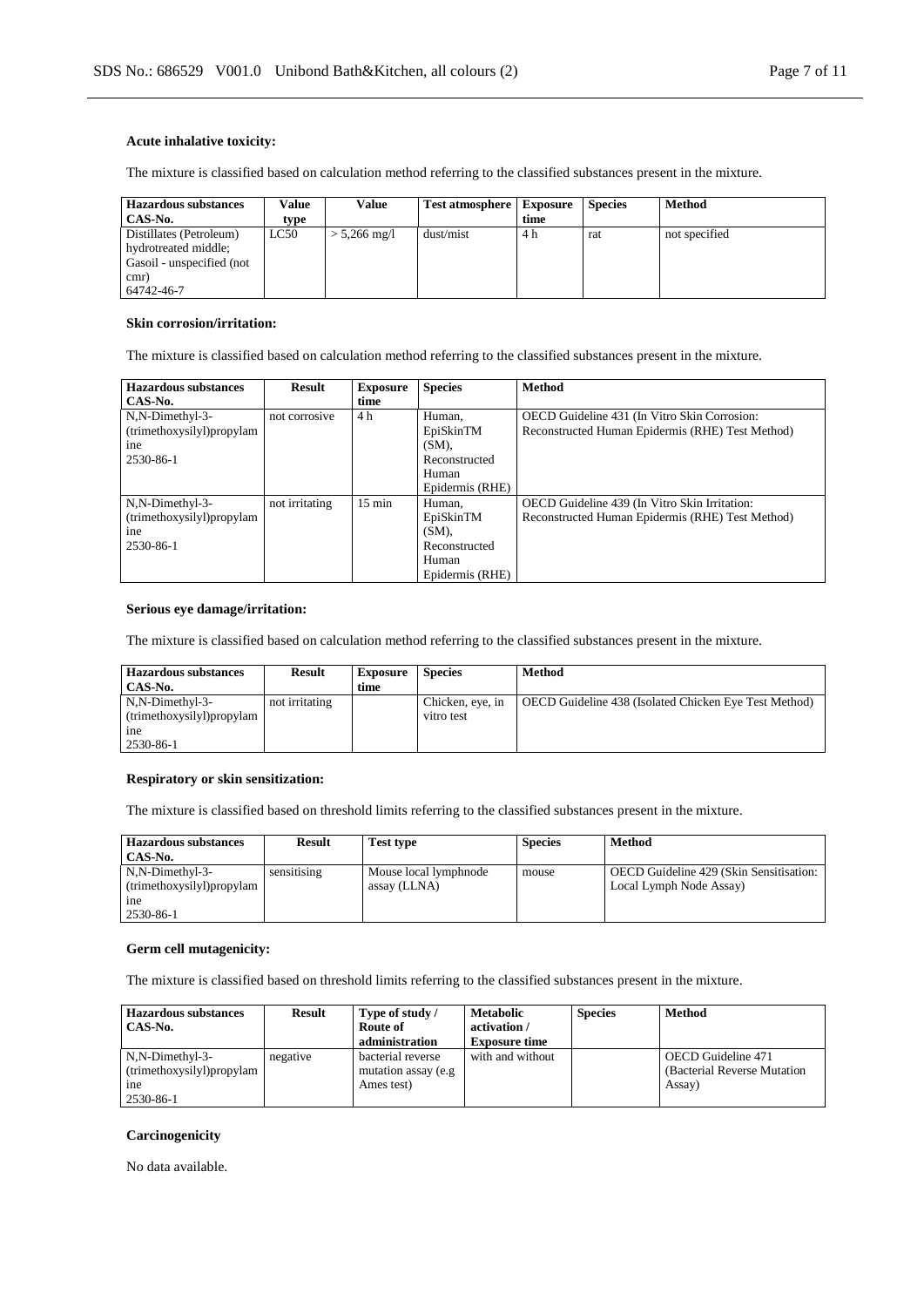### **Reproductive toxicity:**

No data available.

## **STOT-single exposure:**

No data available.

### **STOT-repeated exposure::**

No data available.

### **Aspiration hazard:**

The mixture is classified based on Viscosity data.

| <b>Hazardous substances</b> | <b>Viscosity (kinematic)</b> | Temperature | Method        | <b>Remarks</b> |
|-----------------------------|------------------------------|-------------|---------------|----------------|
| CAS-No.                     | Value                        |             |               |                |
| Distillates (Petroleum)     | $4 \text{ mm}2/s$            | 40 °C       | not specified |                |
| hydrotreated middle;        |                              |             |               |                |
| Gasoil - unspecified (not   |                              |             |               |                |
| cmr)                        |                              |             |               |                |
| 64742-46-7                  |                              |             |               |                |

## **SECTION 12: Ecological information**

### **General ecological information:**

Do not empty into drains, soil or bodies of water.

## **12.1. Toxicity**

#### **Toxicity (Fish):**

The mixture is classified based on calculation method referring to the classified substances present in the mixture.

| <b>Hazardous substances</b>                                                                     | Value | Value                    | <b>Exposure time Species</b> |                     | Method                                                    |
|-------------------------------------------------------------------------------------------------|-------|--------------------------|------------------------------|---------------------|-----------------------------------------------------------|
| CAS-No.                                                                                         | type  |                          |                              |                     |                                                           |
| Distillates (Petroleum)<br>hydrotreated middle; Gasoil -<br>unspecified (not cmr)<br>64742-46-7 | LC50  | $10.000 \,\mathrm{mg}/l$ | 96 h                         | Pimephales promelas | OECD Guideline 203 (Fish,<br><b>Acute Toxicity Test</b> ) |

## **Toxicity (Daphnia):**

The mixture is classified based on calculation method referring to the classified substances present in the mixture.

| <b>Hazardous substances</b><br>CAS-No. | <b>Value</b><br>tvpe | <b>Value</b>         | <b>Exposure time Species</b> |               | Method                    |
|----------------------------------------|----------------------|----------------------|------------------------------|---------------|---------------------------|
| N,N-Dimethyl-3-                        | EC50                 | $100.1 \text{ mg}/1$ | 48 h                         | Daphnia magna | <b>OECD</b> Guideline 202 |
| (trimethoxysilyl)propylamine           |                      |                      |                              |               | (Daphnia sp. Acute        |
| 2530-86-1                              |                      |                      |                              |               | Immobilisation Test)      |

#### **Chronic toxicity to aquatic invertebrates**

No data available.

### **Toxicity (Algae):**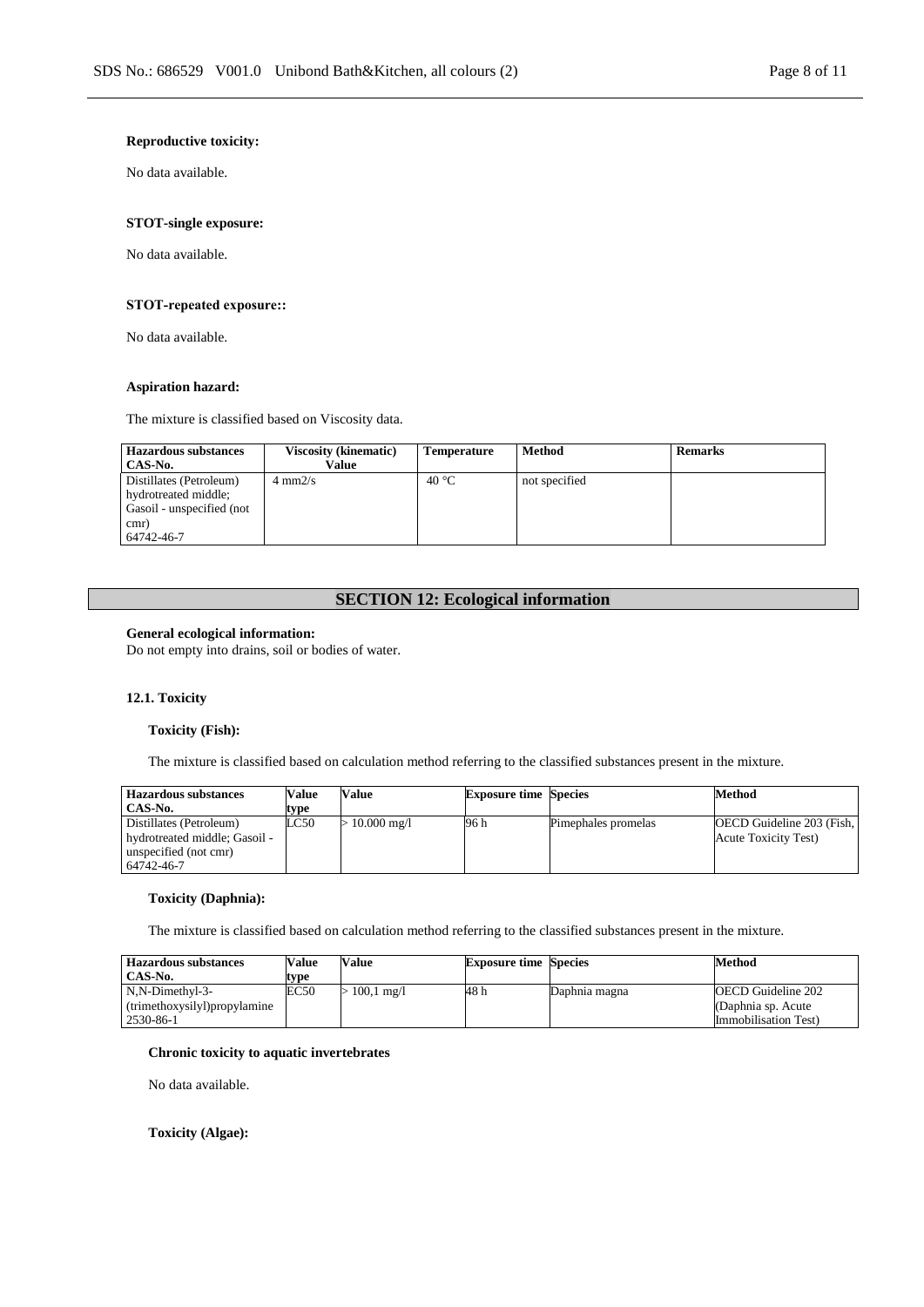The mixture is classified based on calculation method referring to the classified substances present in the mixture.

| <b>Hazardous substances</b>   | Value | Value       | <b>Exposure time Species</b> |                                                           | <b>Method</b>           |
|-------------------------------|-------|-------------|------------------------------|-----------------------------------------------------------|-------------------------|
| CAS-No.                       | type  |             |                              |                                                           |                         |
| N,N-Dimethyl-3-               | EC50  | $>311$ mg/l | 72 h                         | Pseudokirchneriella subcapitata OECD Guideline 201 (Alga, |                         |
| (trimethoxysilyl) propylamine |       |             |                              |                                                           | Growth Inhibition Test) |
| 2530-86-1                     |       |             |                              |                                                           |                         |
| N,N-Dimethyl-3-               | NOEC  | 32.4 mg/l   | 72 h                         | Pseudokirchneriella subcapitata OECD Guideline 201 (Alga, |                         |
| (trimethoxysilyl)propylamine  |       |             |                              |                                                           | Growth Inhibition Test) |
| 2530-86-1                     |       |             |                              |                                                           |                         |

### **Toxicity to microorganisms**

No data available.

## **12.2. Persistence and degradability**

| Hazardous substances<br>CAS-No.                                                                 | <b>Result</b>              | <b>Test type</b> | <b>Degradability</b> | <b>Exposure</b><br>time | <b>Method</b>                                                                            |
|-------------------------------------------------------------------------------------------------|----------------------------|------------------|----------------------|-------------------------|------------------------------------------------------------------------------------------|
| Distillates (Petroleum)<br>hydrotreated middle; Gasoil -<br>unspecified (not cmr)<br>64742-46-7 | not readily biodegradable. | aerobic          | 30 %                 | 28 d                    | OECD Guideline 301 D (Ready<br>Biodegradability: Closed Bottle<br>Test)                  |
| N,N-Dimethyl-3-<br>(trimethoxysilyl)propylamine<br>2530-86-1                                    | not readily biodegradable. | aerobic          | 24 %                 | 28 d                    | OECD Guideline 301 F (Ready<br>Biodegradability: Manometric<br><b>Respirometry Test)</b> |

## **12.3. Bioaccumulative potential**

No data available.

## **12.4. Mobility in soil**

| Hazardous substances<br>CAS-No.                 | <b>LogPow</b> | <b>Temperature</b> | Method                                                     |
|-------------------------------------------------|---------------|--------------------|------------------------------------------------------------|
| N,N-Dimethyl-3-<br>(trimethoxysilyl)propylamine | 0.51          | $25^{\circ}$ C     | <b>OSAR</b> (Quantitative Structure Activity Relationship) |
| 2530-86-1                                       |               |                    |                                                            |

## **12.5. Results of PBT and vPvB assessment**

| <b>Hazardous substances</b>                  | PBT / vPvB                                                                           |
|----------------------------------------------|--------------------------------------------------------------------------------------|
| CAS-No.                                      |                                                                                      |
| Distillates (Petroleum) hydrotreated middle; | Not fulfilling Persistent, Bioaccumulative and Toxic (PBT), very Persistent and very |
| Gasoil - unspecified (not cmr)               | Bioaccumulative (vPvB) criteria.                                                     |
| 64742-46-7                                   |                                                                                      |
| N,N-Dimethyl-3-(trimethoxysilyl)propylamine  | Not fulfilling Persistent, Bioaccumulative and Toxic (PBT), very Persistent and very |
| 2530-86-1                                    | Bioaccumulative (vPvB) criteria.                                                     |

## **12.6. Other adverse effects**

No data available.

## **SECTION 13: Disposal considerations**

#### **13.1. Waste treatment methods**

Product disposal: Dispose of waste and residues in accordance with local authority requirements.

Disposal of uncleaned packages: Use packages for recycling only when totally empty.

Waste code 080410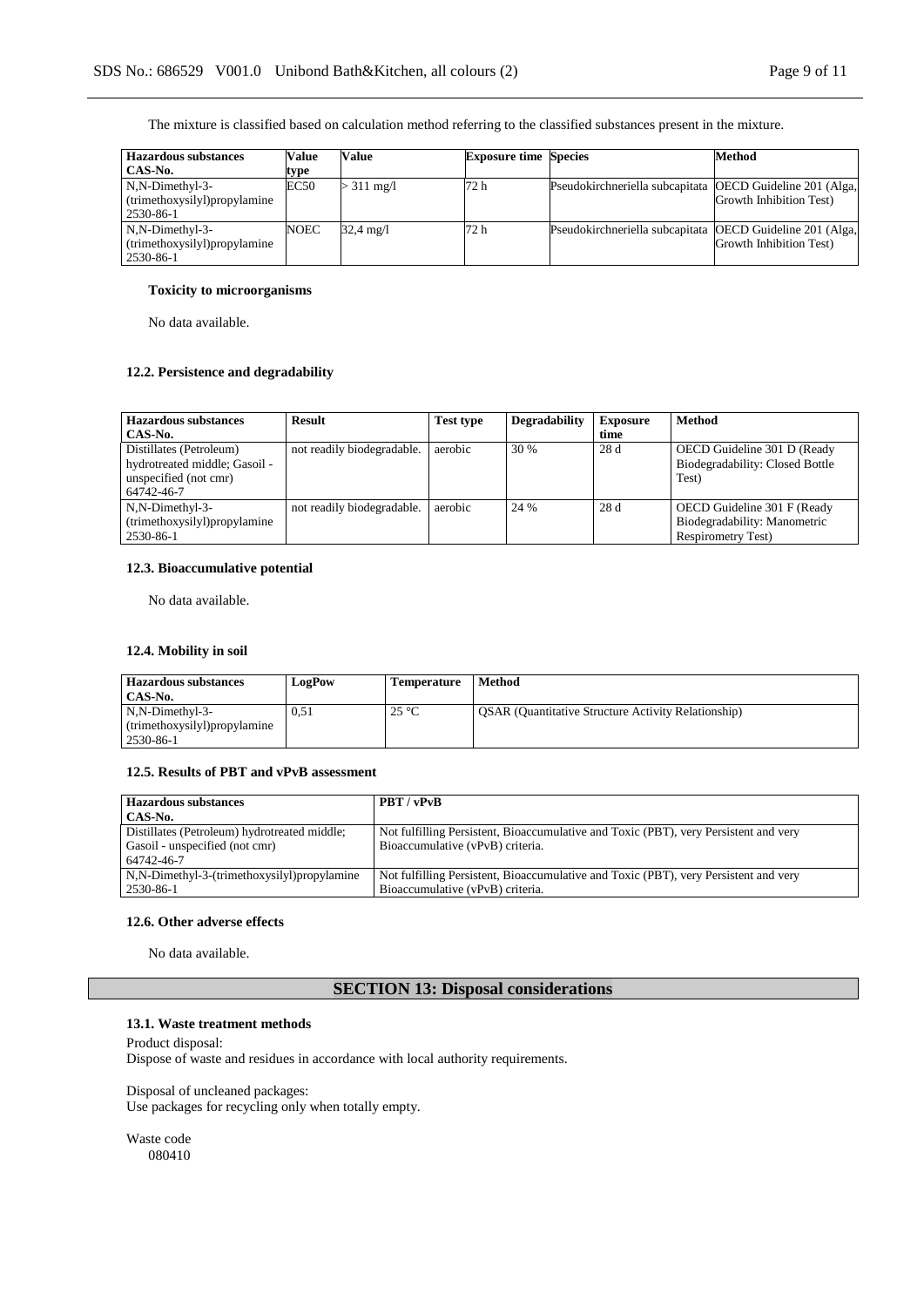| Page $10$ of $11$ |  |  |
|-------------------|--|--|
|                   |  |  |

|       | <b>SECTION 14: Transport information</b>                           |
|-------|--------------------------------------------------------------------|
| 14.1. | <b>UN</b> number                                                   |
|       | Not hazardous according to RID, ADR, ADN, IMDG, IATA-DGR.          |
| 14.2. | UN proper shipping name                                            |
|       | Not hazardous according to RID, ADR, ADN, IMDG, IATA-DGR.          |
| 14.3. | <b>Transport hazard class(es)</b>                                  |
|       | Not hazardous according to RID, ADR, ADN, IMDG, IATA-DGR.          |
| 14.4. | Packing group                                                      |
|       | Not hazardous according to RID, ADR, ADN, IMDG, IATA-DGR.          |
| 14.5. | <b>Environmental hazards</b>                                       |
|       | Not hazardous according to RID, ADR, ADN, IMDG, IATA-DGR.          |
| 14.6. | <b>Special precautions for user</b>                                |
|       | Not hazardous according to RID, ADR, ADN, IMDG, IATA-DGR.          |
| 14.7. | Transport in bulk according to Annex II of Marpol and the IBC Code |
|       | not applicable                                                     |

## **SECTION 15: Regulatory information**

**15.1. Safety, health and environmental regulations/legislation specific for the substance or mixture** VOC content (VOCV 814.018 VOC regulation CH) 0,0 %

**15.2. Chemical safety assessment**

A chemical safety assessment has not been carried out.